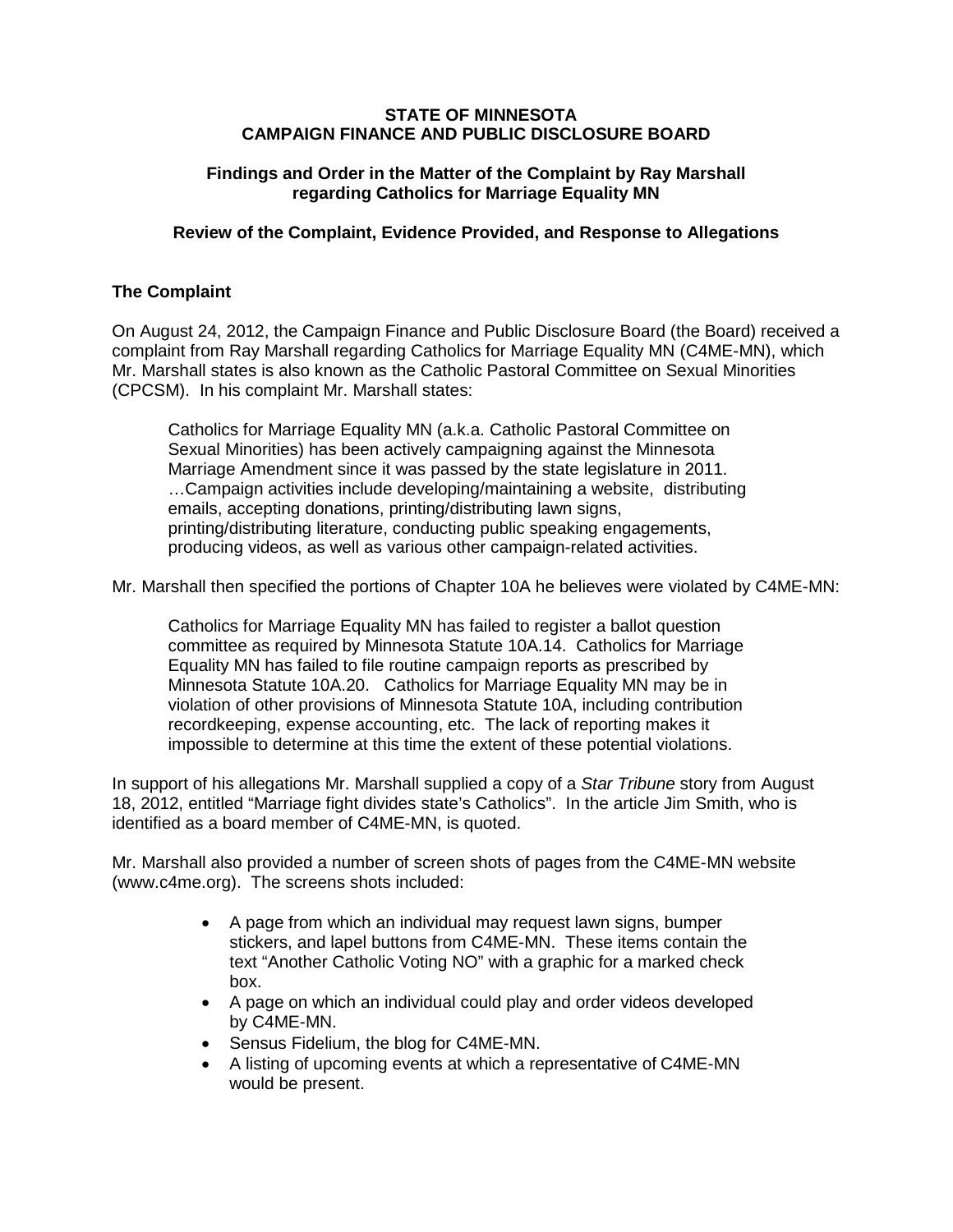The Board notified Michael Bayly, Executive Director of CPCSM, of the complaint by letter dated September 11, 2012.

# **Responses and Documentation from Catholics for Marriage Equality MN**

Mr. Bayly initially responded to the complaint and to questions asked by the Board as part of its investigation of the complaint by letter dated October 10, 2012. The Board asked for clarification of certain responses and for additional information by letter dated October 25, 2012. Mr. Bayly provided a second response by letter dated November 12, 2012.

To explain the connection between CPCSM and C4ME-MN, Mr. Bayly states in his letter of October 10, 2012, that:

Catholics for Marriage Equality MN is an initiative of the Catholic Pastoral Committee on Sexual Minorities (CPCSM), an independent, grassroots organization that for 32 years has worked to create environments of respect, acceptance, and safety within both Church and society wherein the experiences, insights, and integrity of LGBT persons and their families are recognized, affirmed and celebrated. …Since our founding in 1980 we have been registered with the state of Minnesota as a non-profit 501(c) (3) tax exempt organization. Our average annual budget is approx. \$15,000. … CPCSM's addressing of issues relating to marriage equality began well before the current marriage amendment ballot question and will continue after the November 6, 2012 vote on this question- regardless of the outcome.

In response to a Board question on whether CPCSM was a separate organization from C4ME-MN, Mr. Bayly provided in his letter of November 12, 2012:

No, we do not see C4ME-MN as a separate organization to CPCSM. Rather, we view it as an educational initiate or project of CPCSM Accordingly, C4ME-MN is not registered as a separate non-profit association. Nor does it have a separate tax identification number.

Mr. Bayly then went on to explain the purpose of C4ME-MN:

The primary purpose of Catholics for Marriage Equality MN (C4ME-MN), consistent with the mission of CPCSM, is not to defeat the marriage amendment but to *educate* Catholics about what marriage equality means (i.e. the granting of civil marriage rights, benefits and responsibilities to samesex couples), why marriage is important to LGBT people, and why Catholics can in good conscience support marriage equality for all, regardless of sexual orientation. In terms of the 'marriage amendment,' we seek to educate and facilitate discussion on the range of Catholic thinking on this issue. We feel that this is an important and necessary component of the discussion, and one that is missing from the Catholic hierarchy's treatment of the issue. Members of the hierarchy insist that Catholics can only vote 'yes,'. …We also highlight that Catholics can in good conscience *choose* to vote 'no,' and that this decision is supported by those aspects of the Catholic faith noted above.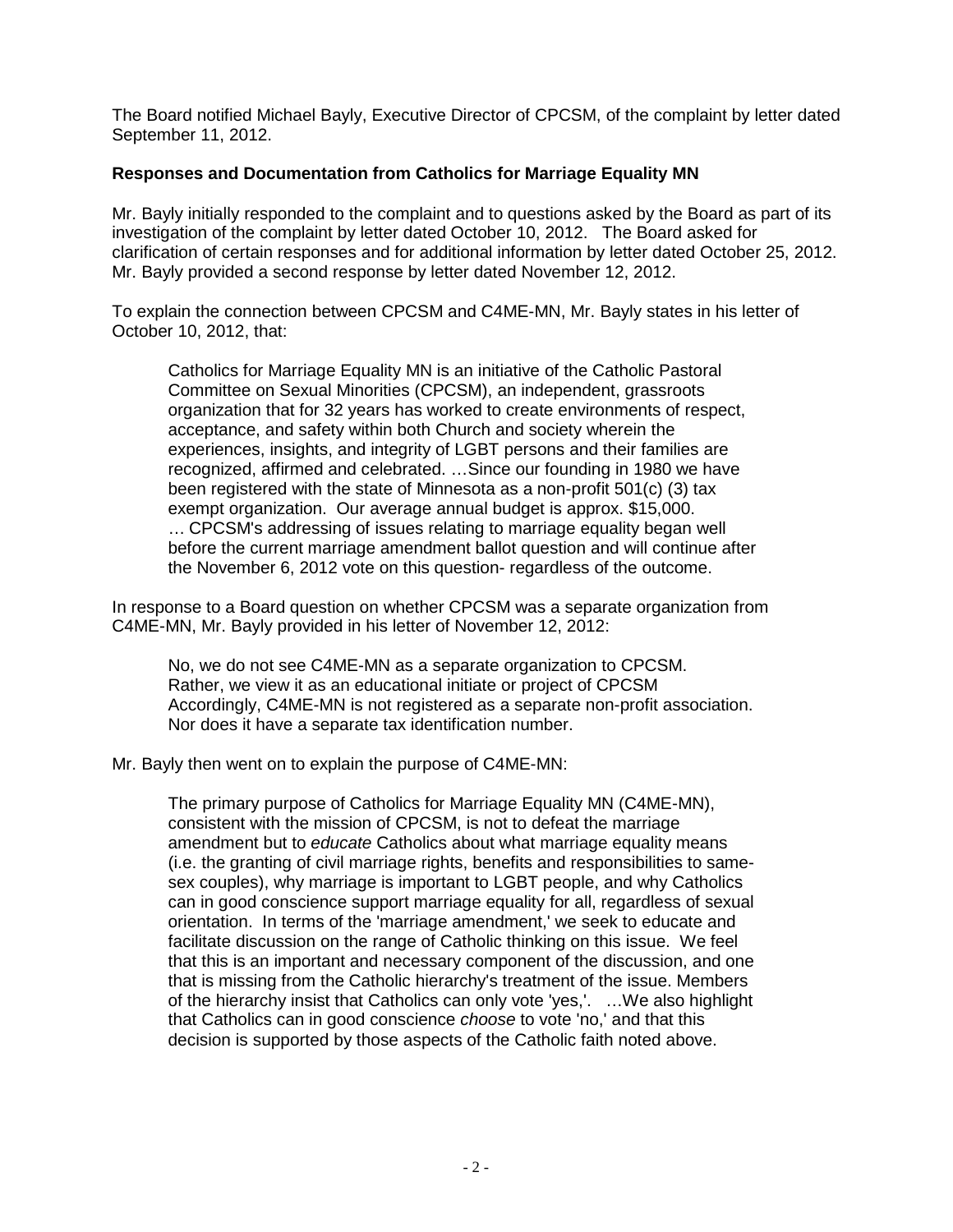Mr. Bayly provided additional information on the purpose of C4ME-MN in his response of November 12, 2012:

C4ME-MN represents a focused effort on the part of CPCSM to educate area Catholics on the issue of marriage equality. … For a time, C4ME-MN's efforts also focused on educating Catholics on why they could, in good conscience, vote 'no' on the proposed constitutional amendment.

In his October 10, 2012, response Mr. Bayly addressed the documents filed in support of the complaint. In regard to the *Star Tribune* article Mr. Bayly states:

Mr. Marshall also cites an August 18, 2012 Star Tribune article as evidence that C4ME-MN's primary purpose is to defeat the marriage amendment. However, this article surveys a range of Catholic thought on the "marriage fight." …When C4ME-MN board member Jim Smith is quoted in this article he does not talk about voting 'no' but rather acknowledges that many Catholics are "not on board with gay marriage or marriage equality but are deeply uncomfortable with the church spending so much money and time to enshrine this amendment into our constitution." We do not see this statement as a directive to vote 'no' on the amendment.

In explanation of the lawns signs, bumper stickers, and buttons, Mr. Bayly states:

CPCSM's Catholics for Marriage Equality initiative has produced buttons, bumper stickers and lawn signs. However, we very consciously chose wording for these items that would not be seen as telling people how to vote on the marriage amendment. There is no explicit directive for others to ''vote no" conveyed by our "Another Catholic Voting No" yard signs, bumper stickers, and buttons. Rather, this statement acknowledges a decision that a Catholic has made and invites others to consider making the same decision. … Although the decision to vote 'no' may well be how some choose to express their support for marriage equality, nowhere on our website or on our "Another Catholic Voting No" yard signs do we instruct people how to vote.

With his November 10, 2012, response, Mr. Bayly provided copies of invoices issued to C4ME-MN for the printing of the signs, bumper stickers, and buttons. The invoices covered the period of April through October 2012, with a total amount of \$12,660.

In reference to some of the videos found on the C4ME-MN website Mr. Bayly states:

CPCSM' s Catholics for Marriage Equality MN initiative was formally launched on September 29, 2011 with the premiere at the Riverview Theater of *Catholics for Marriage Equality,* our self-produced series of short ''video vignettes" that feature local LGBT Catholics and their loved ones "sharing stories of faith, family and marriage." …The actual 'marriage amendment' is rarely mentioned in the film, and there is no ''vote no" message conveyed either in the film or its accompanying discussion guide.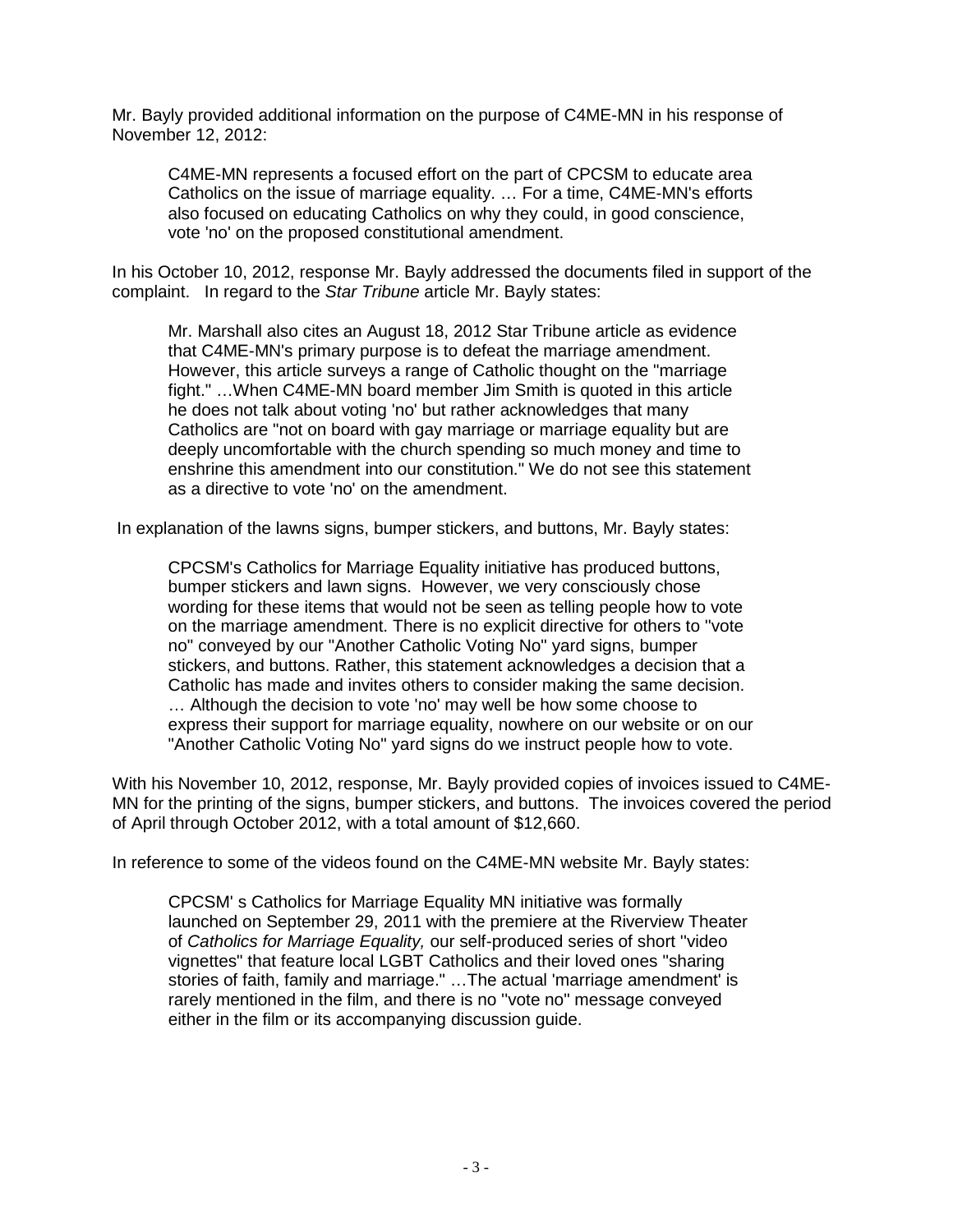Mr. Bayly provided additional information about the *Catholics for Marriage Equality* video in his November 12, 2012, response.

Production (of the video) began on May 1, 2011 with the actual filming of the five 'video vignettes' that comprise the series. Total cost of this project was \$4,407.65. This includes \$2,400 paid to …Reel Nomad Productions for filming and editing services.

In reference to the listing of C4ME-MN events provided with the complaint Mr. Bayly states:

…in Mr. Marshall's complaint he includes material from Minnesotans United for all Families' website promoting a June 10, 2012 event entitled "Catholics Vote No." Although C4ME-MN had an informational booth at this event, it was in fact a Minnesotans United for All Families event, and all donations made at that event went to Minnesotans United for All Families. … C4ME-MN has hosted its own educational events on the issue of marriage equality, and as Executive Coordinator I have spoken at various Catholic gatherings focused on the marriage amendment. Such gatherings have always been billed as "dialogue forums," with both sides of the issue being discussed.

In his November 12, 2012, response Mr. Bayly provided he was paid as a consultant on the C4ME-MN initiative, and that a consulting fee was also paid to Mr. Smith for facilitating forums for C4ME-MN. Copies of the consulting contracts were provided by Mr. Bayly. The total value of the contracts related to C4ME-MN during the period of December 2011 through November 2012 was \$5,500.

Discussing the C4ME-MN website Mr. Bayly provides:

Regarding the C4ME-MN website (www.c4me.org), we view it as an educational resource, not as a tool to promote the defeat of the marriage amendment.

With his November 12, 2012, response Mr. Bayly provided a statement from the vendor that developed and hosts the C4ME-MN website that the charges for the website during the period of September 2011 through November 2012 totaled \$4,270.

Mr. Bayly further provided that costs for other miscellaneous items and services used by C4ME-MN during the period of May 2011 through November 2012, including in-kind donations from CPCSM, totaled \$1,370.

When broken down by year the C4ME-MN expenditures in 2011 include: \$4,407 for the production of the *Catholics for Marriage Equality* videos, \$2,470 for the design of the C4ME-MN website, \$200 for the hosting of the website during the year, and about \$600 in consulting fees for an approximate total of \$7,677 in expenditures.

Expenditures in 2012 include \$12,660 for the "Another Catholic Voting No" materials, consulting fees of \$4,900, approximately \$1,600 for hosting and further development of the website, and a portion of the \$1,370 in support services provided by CPCSM. The total operating budget for C4ME-MN during the period of May 2011 through November 2012 is reported by Mr. Bayly as \$28,207.91.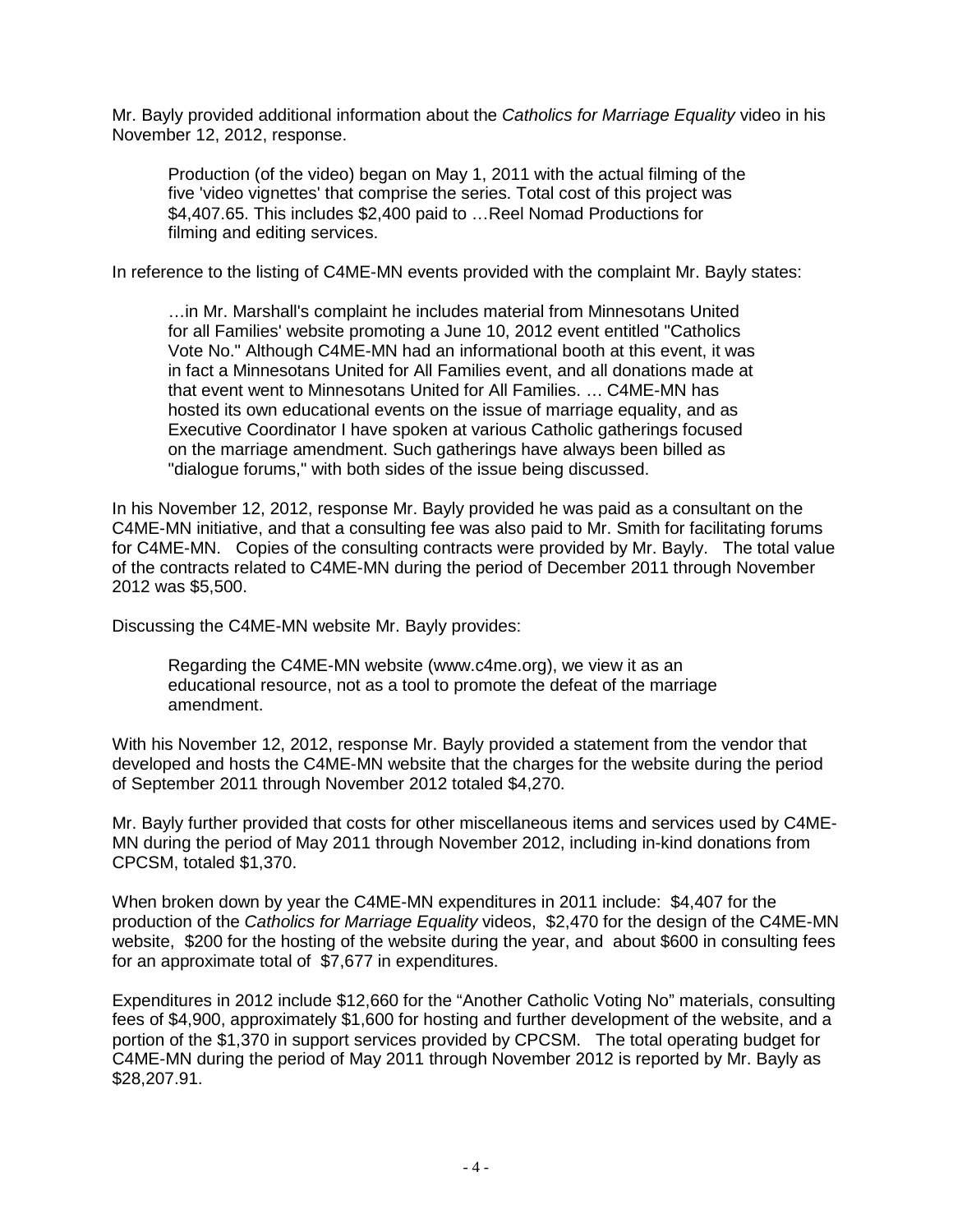# **Board Analysis**

The complaint contends that C4ME-MN failed to register with the Board as a political committee and report its activities to defeat the constitutional amendment ballot question on the definition of marriage. The C4ME-MN responses contend that registration and reporting are not required because the C4ME-MN activity identified in the complaint are either educational efforts on the issue of marriage equality or provided "no explicit directive" to vote against the marriage amendment.

Further, C4ME-MN provides that it is an initiative of CPCSM, and not a separate association. Because CPCSM existed for years prior to the placement of the constitutional amendment on the ballot the response contends that the association's primary purpose must be something other than elections. As an initiative of CPCSM, C4ME-MN maintains that its primary purpose is also not related to elections.

Although interrelated, the board will first review the registration requirements of Chapter 10A that may apply to CPCSM and C4ME-MN, and then review the activities of C4ME-MN to determine if they trigger a registration and reporting requirement.

### **Registration**

The complaint alleges that C4ME-MN is in violation of Chapter 10A because it has not registered as a political committee with the Board. The complaint further contends that C4ME-MN is also known as CPCSM, and presumably is indistinguishable from CPCSM.

C4ME-MN's response confirms that it is not a separate association, but is rather "a focused effort on the part of CPCSM." CPCSM was incorporated in 1980, which shows a record of a primary, or major, purpose that is unrelated to defeating the definition of marriage constitutional amendment, which was placed on the ballot in 2011.

The major purpose of CPCSM is key to determining if registration as a political committee is required under Chapter 10A. The definition of political committee in Minnesota Statutes, section 10A.01, subdivision 27, provides in part that:

"Political committee" means an association whose major purpose is to …promote or defeat a ballot question, other than a principal campaign committee or a political party unit.

The Board concludes that the evidence shows that the major purpose of CPCSM is something other than to promote or defeat a ballot question. Therefore, the allegation that CPCSM should be registered as a political committee is unfounded.

However, the definition of political fund in Minnesota Statutes section 10A.01, subdivision 28, provides a standard that is applicable to associations with a major purpose other than influencing elections. That statute provides:

"Political fund" means an accumulation of dues or voluntary contributions by an association other than a political committee, principal campaign committee, or party unit, if the accumulation is collected or expended to … promote or defeat a ballot question.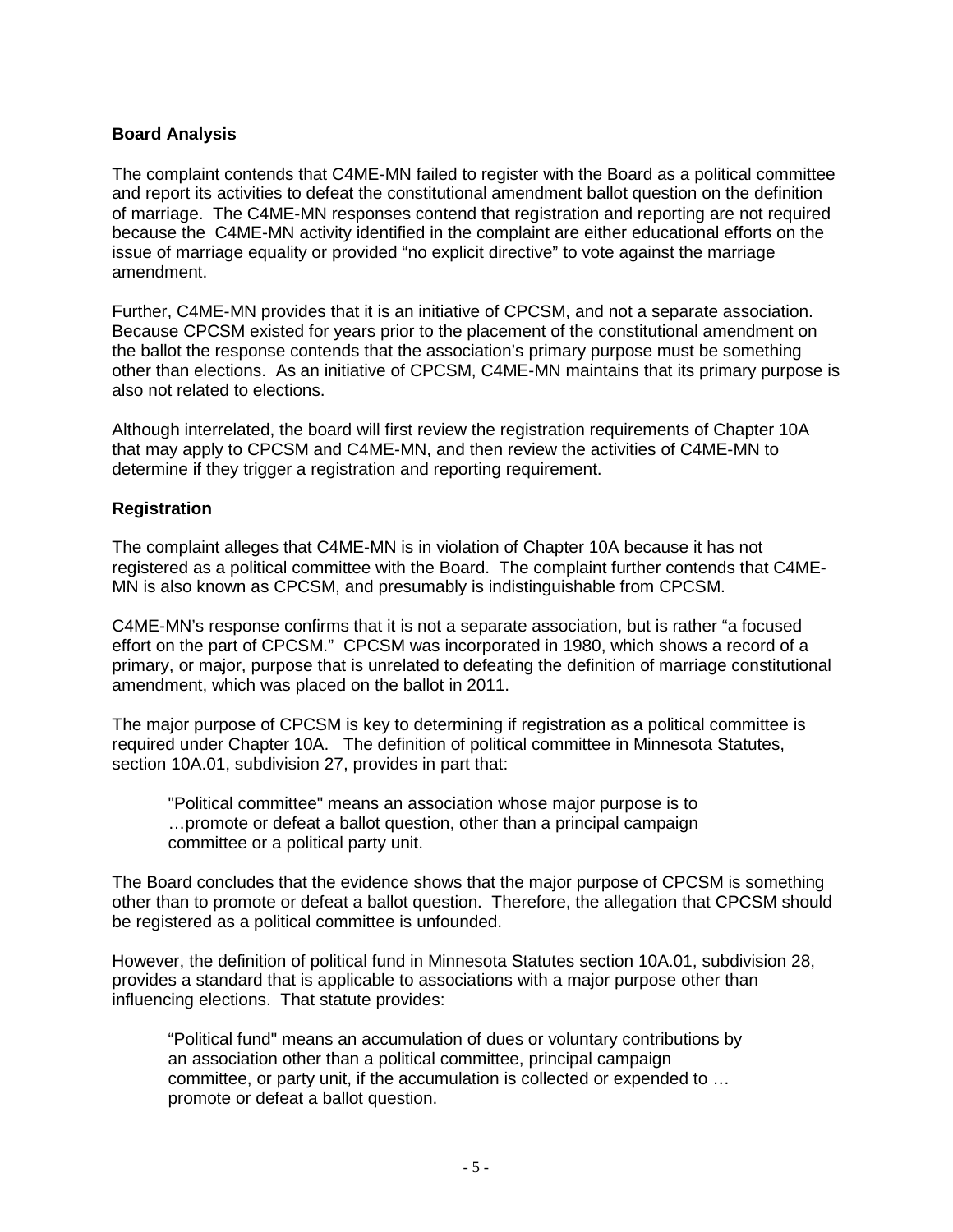A political fund is not a separate association or legal entity. A political fund is an accumulation of an association's money that is used for a political purpose. An association that registers a political fund with the Board is not creating a separate entity, but is rather acknowledging expenditures and contributions that require disclosure through the provisions of Chapter 10A. An association may register its political fund with a different name than that of the association.

To determine if the political fund registration requirements apply to CPCSM the Board examined the activities of C4ME-MN in order to determine if money was accumulated or expended to defeat the definition of marriage ballot question.

### **Activities of C4ME-MN**

The definition of an "expenditure" that is regulated as campaign speech and reportable to the Board is found in Minnesota Statutes, section 10A.01, subdivision 9. This statute provides in part that:

"Campaign expenditure" or "expenditure" means a purchase or payment of money or anything of value, or an advance of credit, made or incurred for the purpose of …promoting or defeating a ballot question.

This definition does not require an "explicit directive" to vote for or against a ballot question in order for an activity to be an expenditure under Chapter 10A. Instead, a disbursement is evaluated by the purpose for which it was made in order to determine if the cost of an activity is an "expenditure" under Chapter 10A.

In a statement of guidance developed during 2011 and published in final form on January 19, 2012, the Board explained the criteria that would be applied when determining if an expenditure by an association was made or incurred for the purpose of promoting or defeating a ballot question. The guidance provides:

> (A) An expenditure to promote or defeat a ballot question (a ballot question expenditure) is an expenditure:

(a) that expressly advocates the adoption or defeat of a ballot question measure, or

(b) that is susceptible of no reasonable interpretation other than as an appeal to vote for or against a ballot question measure.

(B) A communication is presumed to be a communication to promote or defeat a ballot question if it (1) mentions the issue that is the subject of the ballot question; (2) states a position on that issue; and (3) mentions the ballot question that addresses the issue, mentions voting on the issue, or otherwise indicates that people will be able to vote on the issue.

(C) A communication that discusses an issue that is the subject of a ballot question but does not mention the ballot question that addresses the issue; does not mention voting on the issue; and otherwise does not indicate that people will be able to vote on the issue is presumed to be excluded from the definition of ballot question expenditure under Chapter10A.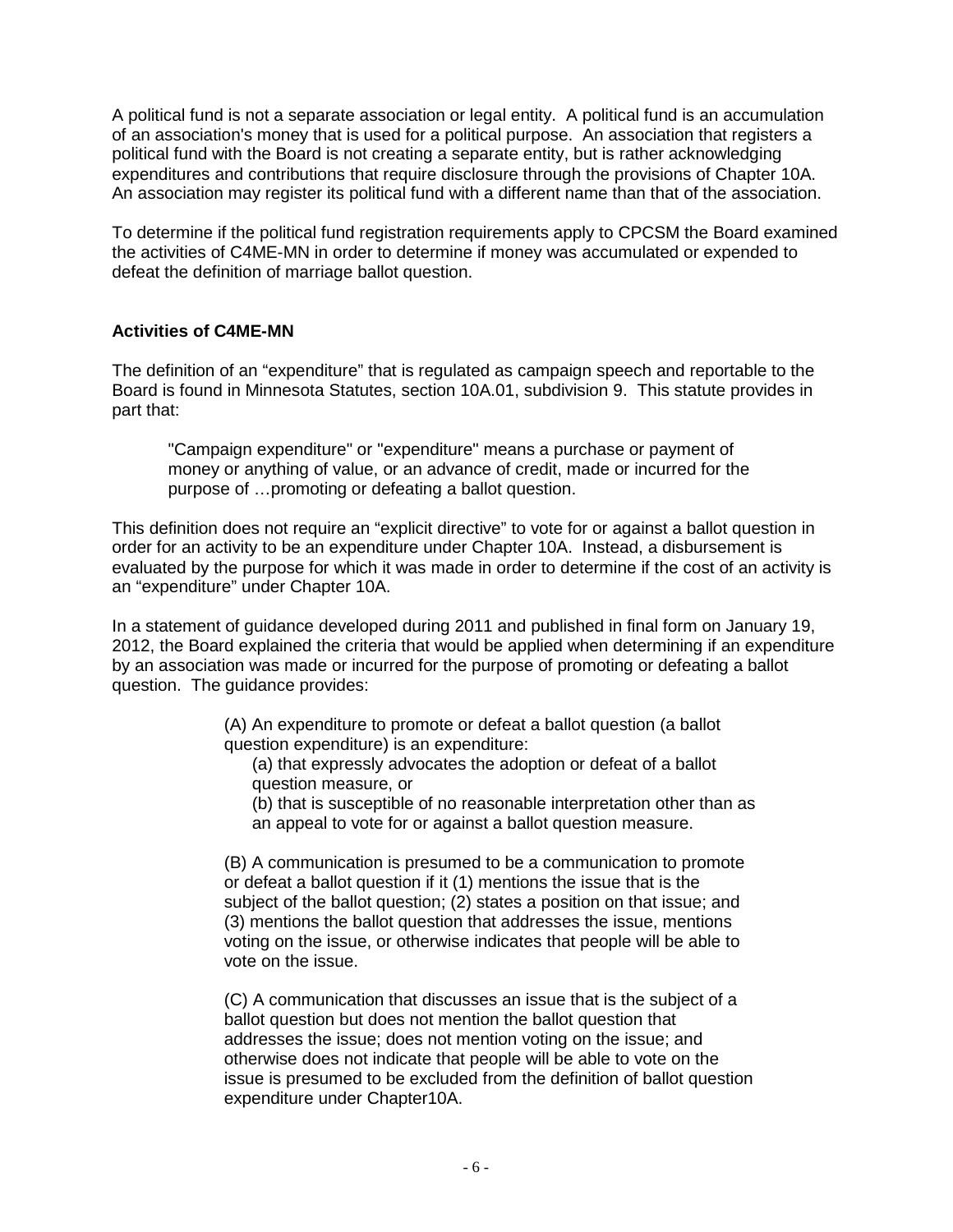The Board's approach to the application of Chapter 10A in this instance is based on the language of Chapter 10A itself and on two United States Supreme Court decisions which discuss the disclosure related to political speech.

In *Buckley v. Valeo*, 424 U.S. 1 (1976), the United States Supreme Court recognized the authority of government to regulate campaign speech, but the Court was concerned that without a clear standard for defining campaign speech some communications that were not for campaign purposes would be subject to unwarranted regulation. To resolve this problem, the Court held that when an association whose major purpose is something other than to influence elections issues a communication, the government may only regulate the communication as campaign speech if the communication contains express words of advocacy. Sometimes referred to as the "magic words" standard, the Court provided examples of express advocacy. Words such as "vote for," "elect," "support," "cast your ballot for," "Smith for Senate," "vote against," "defeat," "oppose," and "reject" are commonly cited as the type of words recognized as express advocacy. Communications that make use of such words are considered campaign speech and may be regulated.

Supreme Court rulings subsequent to *Buckley v. Valeo* have acknowledged that there is a "functional equivalent of express advocacy" that may also be used to identify campaign communications that are subject to disclosure. In *FEC v. Wisconsin Right to Life, Inc.* 551 U.S. 449 (2007), the Supreme Court provided that a communication is "the functional equivalent of express advocacy" only if it is "susceptible of no reasonable interpretation other than as an appeal to vote for or against a specific candidate." In its statement of guidance the Board suggested that it would adopt this standard in the case of ballot question expenditures under Chapter 10A. In the present matter, it does so.

With the functional equivalence standard in mind, the Board reviewed the actions of C4ME-MN referenced in the complaint.

### **"Another Catholic Voting No" lawn signs, bumper stickers and buttons.**

The Board concludes that even under the express advocacy standard the "Another Catholic Voting No" materials were expenditures to defeat a ballot question. The public and proclamation on a sign, button, or bumper sticker that someone is "voting no" is in the same category as the *Buckley* "magic words." The Board finds no legal distinction between a sign that says, in effect, "I am voting no and am proud of it" from a sign that says "You should vote no". The message to "vote no" is not modified by declaring that the advocacy is made by a Catholic in the form of a statement of what that Catholic is doing.

Even if one were to argue that the "Another Catholic Voting No" materials do not constitute express advocacy, there can be no argument that they are not its functional equivalent. For these reasons, the cost of producing the materials containing the message constitutes expenditures to influence a ballot question election.

### **The C4ME-MN website and affiliated Sensus Fidelium blog.**

Mr. Bayly maintains that the C4ME-MN website is an educational resource on marriage equality, and that it provided information on how a Catholic may decide to support marriage equality, but it was not a tool to defeat the marriage amendment.

However, the Board examination of the website found examples of both express advocacy against the definition of marriage amendment and other material that is susceptible of no reasonable interpretation other than as an appeal to vote against the ballot question measure. For example, the Statement of Support pledge page asks the reader to "sign the statement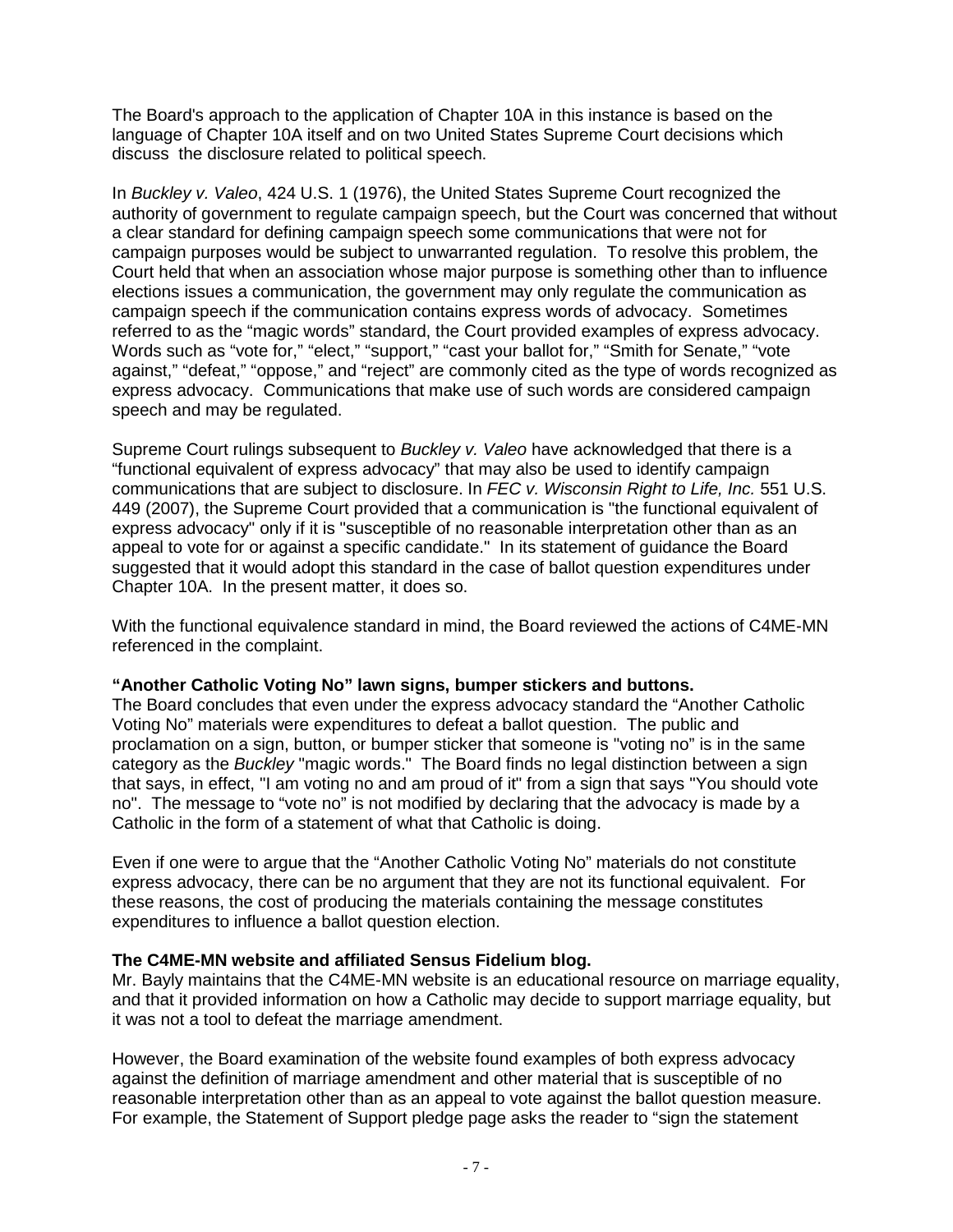below and pledge to vote no" and is headed with the statement "As Catholics, we support civil marriage equality and oppose the MN constitutional amendment limiting the freedom to marry for the following reasons:"<sup>[1](#page-7-0)</sup> Additionally, the Sensus Fidelium, pages promoted a presentation entitled "Catholics Voting No on Both Amendments" with graphics stating "Vote No Twice No Voter ID No Marriage Amendment November 6<sup>th</sup>" and "Vote No Don't Limit the Freedom to Marry or the Right to Vote"<sup>[2](#page-7-1)</sup> Further, the majority of website pages have either a picture of a button or a yard sign with the statement "Another Catholic Voting No."<sup>[3](#page-7-2)</sup>

Other portions of the website contain information that, if taken in isolation, may be seen as educational and not for the purpose of defeating the ballot amendment. But in many cases the information is placed on a page that discusses marriage equality, which states support for marriage equality, and which clearly mentioned that a constitutional amendment on the definition of marriage amendment will be on the ballot.<sup>[4](#page-7-3)</sup>

Based on its content, the Board concludes that the cost of the C4ME-MN website and Sensus Fidelium blog are expenditures to defeat the definition of marriage ballot question.

### *Catholics for Marriage Equality* **Video Series**

Mr. Bayly's statement that the video series was not in opposition to the definition of marriage amendment is contradicted by the official C4ME-MN press release announcing the initial showing and availability of the videos, dated September 26, 2011. The press release states in part, "Though many Catholics may still be considering their views on marriage for same-sex couples, Catholics for Marriage Equality MN encourages all Catholics to vote against using the state constitution to deny civil rights to a certain group of citizens." Mr. Bayly is quoted in the press release as saying, "The defeat of the 'marriage amendment' won't make gay marriage legal in Minnesota…but its passage would be the only time that the constitution has been used to restrict and deny rights and not expand them. I don't think anyone should be supportive of such unfairness, of such a misuse of the constitution."

The content of the six videos that make up the series varies. If purchased from C4ME-MN, the series is provided on a single DVD with a common play menu. As a series, the videos provide a common message in support of marriage equality and make multiple references to the ballot question on the definition of marriage.

The Board concludes that the expenditures to produce the *Catholics for Marriage Equality* Video Series were for the purpose of defeating the definition of marriage ballot question.

### **Public presentations and forums hosted by C4ME-MN.**

Mr. Bayly acknowledges that while a paid consultant of C4ME-MN, he spoke at "gatherings focused on the marriage amendment" and that Mr. Smith was also paid for facilitating forums for C4ME-MN. Information on what occurred at each of the forums or gatherings is not available. However, the announcement on the Sensus Fidelium site of a C4ME-MN sponsored event states:

<span id="page-7-1"></span><span id="page-7-0"></span><sup>&</sup>lt;sup>1</sup> [http://c4me.org/statement/statement.html as of October 22](http://c4me.org/statement/statement.html%20as%20of%20October%2022), 2012.<br>
<sup>2</sup> http://c4me-mn.blogspot.com/2012/09/a-matter-of-social-justice.html <sup>3</sup> http://c4me.org/resources/why/another.html

<span id="page-7-2"></span>

<span id="page-7-3"></span><sup>&</sup>lt;sup>4</sup> For example, http://c4me.org/talking/talking.html as of October 22, 2012.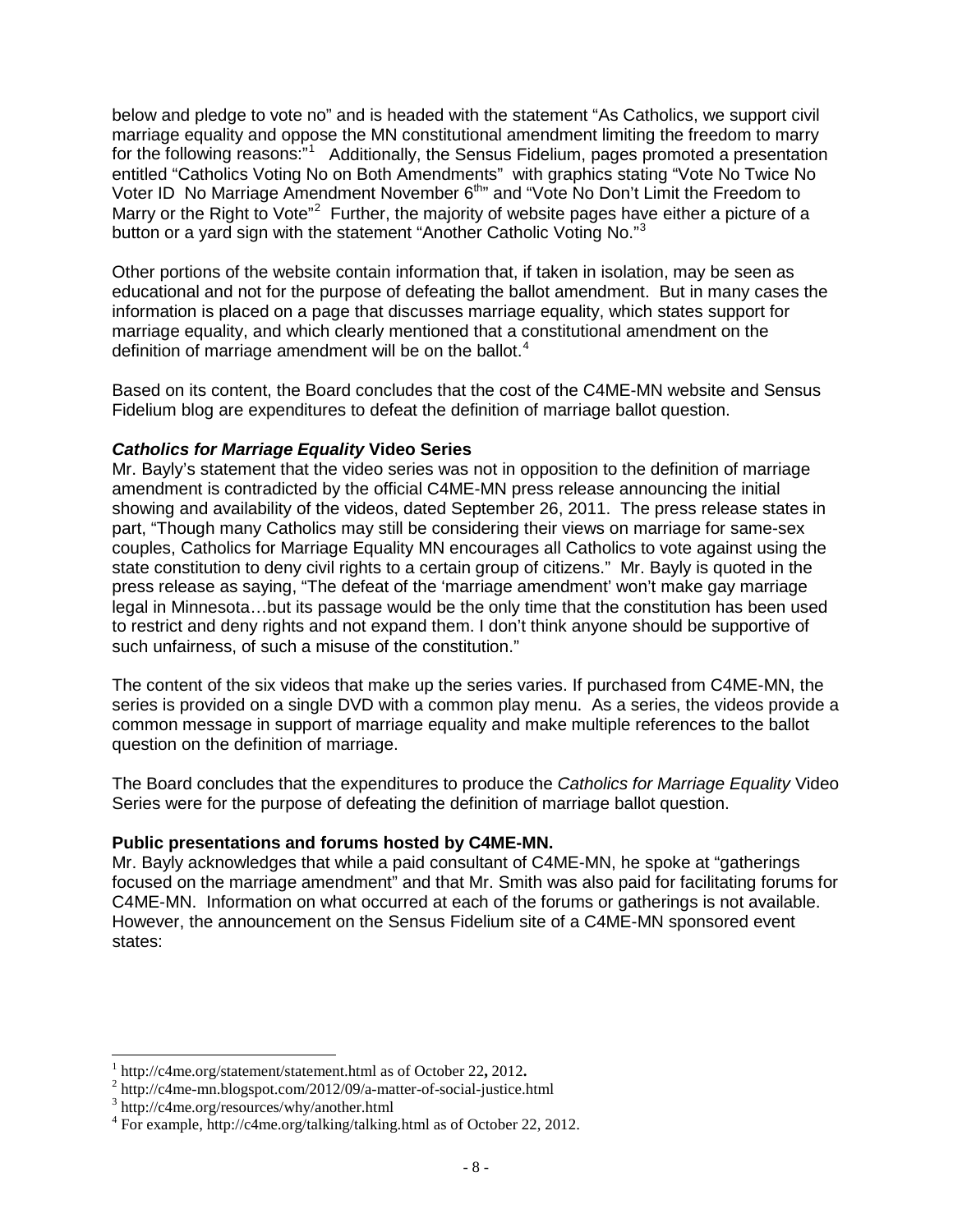At C4ME-MN's September 29 event, *A Matter of Social Justice* we'll hear from representatives of both 'Vote No' campaigns – Our Vote, Our Future and Minnesotans United for All Families. What's the latest news from both campaigns? How are their efforts proceeding? How can we get involved to help defeat both amendments? Come hear the answers to these and other questions on September 29.<sup>[5](#page-8-0)</sup>

The Board concludes that the consulting contracts between C4ME-MN and Mr. Bayly and Mr. Smith were expenditures for the purpose of defeating the definition of marriage ballot question.

Based on the review of C4ME-MN activities during this investigation the Board finds no reason to exclude any portion of the \$28,207.91 C4ME-MN operational budget from the reporting requirements for expenditures made for the purpose of defeating a ballot question.

#### **Conclusion**

The Board concludes that C4ME-MN was the name under which the unregistered political fund of CPCSM operated. As a result, CPCSM will be required to register its political fund, C4ME-MN, with the Board.

The requirement for an association to register a ballot question political fund is found in Minnesota Statutes section 10A.14. This statute requires registration with the Board when an association accepts over a \$100 in contributions or makes over \$100 in expenditures to promote or defeat a ballot question. However, the Board has adopted a policy of not enforcing the registration and reporting requirements for ballot question political committees or funds until they exceed a \$5,000 threshold in receiving contributions or making expenditures.

Under the Board's modified threshold, an association that fails to register within 14 days of passing the \$5,000 threshold is subject to a late fee of \$5 per day to a maximum of \$100. If the association does not register after notification from the Board of the registration requirement an additional civil penalty of \$1000 may be assessed.

The documentation provided by C4ME-MN show that during the period of May 2011 through December 2011 a total of approximately \$7,677 in expenditures were made on the definition of marriage ballot question.

The exact date on which the \$5,000 threshold for expenditures or accumulation of contributions was passed cannot be determined from the documentation provided by C4ME-MN. However, as the maximum \$100 late fee will have already accumulated for any date in 2011 an exact date is not needed for the purpose of this investigation. These findings will direct the registration of C4ME-MN to be retroactive to the date of its first known expenditure: the production of the *Catholics for Marriage Equality* video series in May of 2011.

<span id="page-8-0"></span> <sup>5</sup> http://c4me-mn.blogspot.com/2012/09/a-matter-of-social-justice.html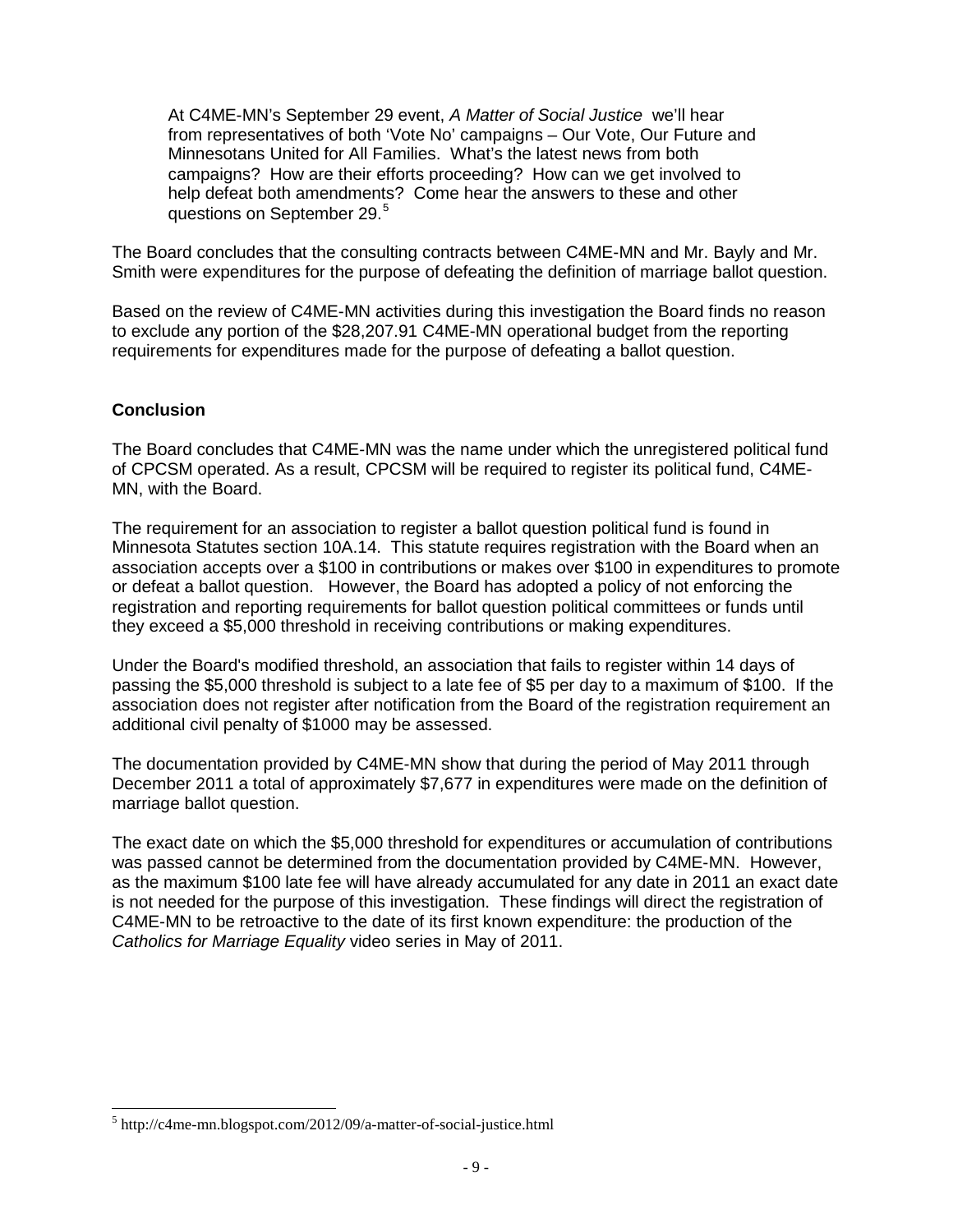# **Reporting Required**

In 2011, a non-election year, a political fund was required to file only one year-end Report of Receipts and Expenditures disclosing the fund's activity during the calendar year. For 2012, the election year reporting schedule requires a political fund to file six reports, the first of which was due on June 19, 2012. Four subsequent reports are also unfiled.

The late filing fee for the 2011 year-end Report of Receipts and Expenditures was \$25 a day to a maximum of \$1,000. The late filing fee for the June 19, 2012 pre-primary election Report of Receipts and Expenditures was \$50 per day to a maximum of \$1,000. Late filing fees of \$1,000 each have accrued for the additional four unfiled reports as well.

Civil penalties are also available for late filing of a report; however, notification from the Board is required before a civil penalty may be applied. That notification has not yet occurred in this case.

These findings will assess a \$1,000 late fee to C4ME-MN for the 2011 year-end Report of Receipts and Expenditures and also assess a \$1,000 late fee to C4ME-MN as a late filing fee for the cumulative late filings of the reports due in 2012.

C4ME-MN must file a 2011 year-end Report of Receipts and Expenditures, the October 29, 2012 pre-general-election Report of Receipts and Expenditures, and the 2012 year-end Report of Receipts and Expenditures which is due January 31, 2013.

Reports of Receipts and Expenditures disclose the source of funds used by the political fund. In the January 19, 2012, statement of guidance the Board provided the method of disclosure required for contributions to the political fund, and the disclosure required for general treasury money transferred from the association to its political fund. Relevant to this finding the statement of guidance provides:

They (an association) may solicit money under the name of the political fund as if the fund were, itself, an entity separate from the association. Money given in response to solicitations that ask for money in the name of the political fund itself are contributions.

The C4ME-MN website provides a donation page for the activities of C4ME-MN. The donation page states that contributions made through the website will be deposited with CPCSM. Consistent with the statement of guidance, the funds received through the C4ME-MN website are contributions to the political fund. Contributions to C4ME-MN are itemized if the amount of the contribution exceeds \$100.

General treasury money is money that was not given to CPCSM for the purpose of supporting C4ME-MN. If CPCSM allocated general treasury money to its political fund, C4ME-MN, then CPCSM must provide with each applicable Report of Receipts and Expenditures a disclosure statement of the sources of those general treasury funds.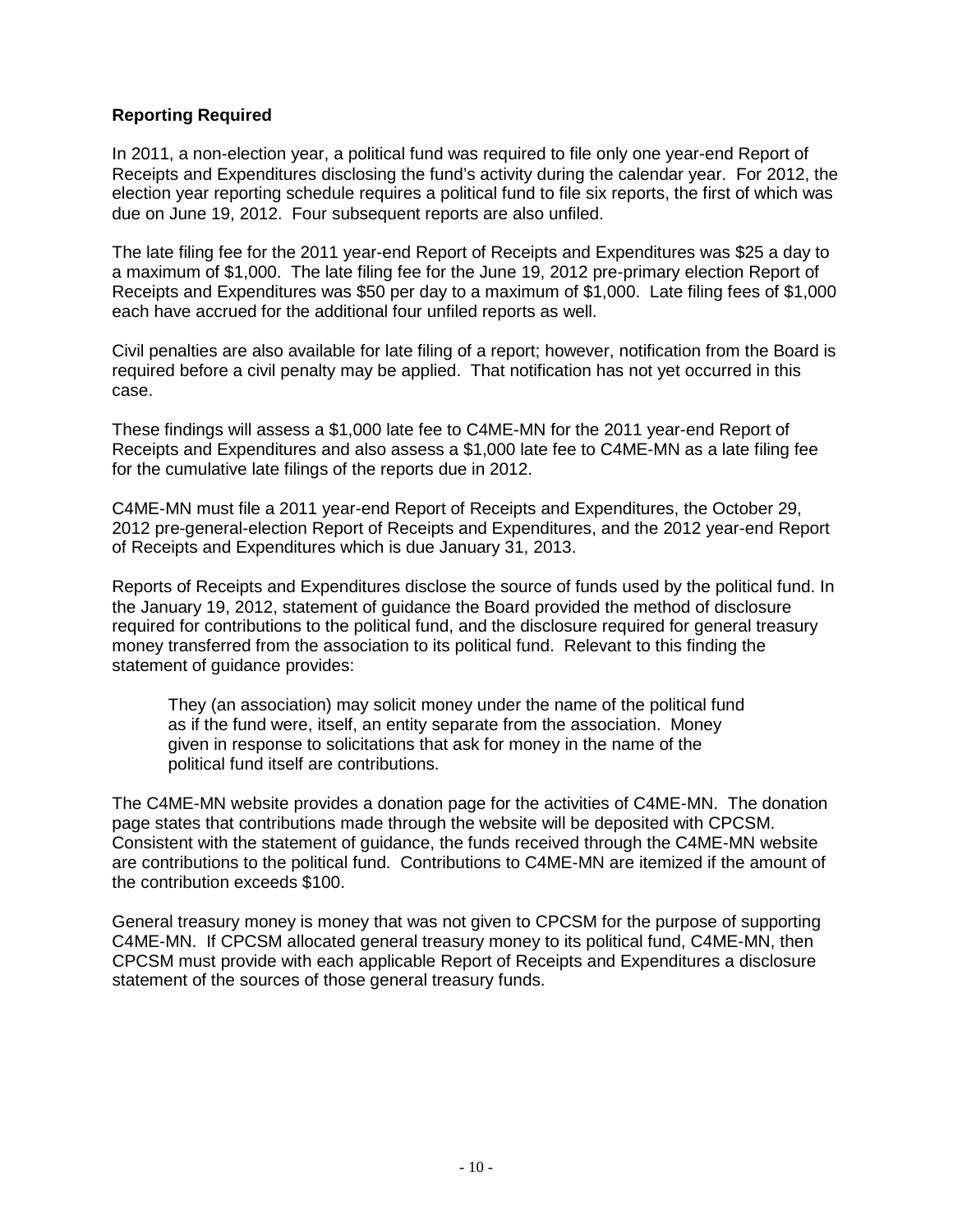**Based on the above Review and Analysis and the Relevant Statutes, the Board makes the following:**

# **Findings**

- 1. There is no probable cause to believe that the Catholic Pastoral Committee on Sexual Minorities is required to register and report as a political committee under Chapter 10A.
- 2. There is probable cause to believe that during 2011 the Catholic Pastoral Committee on Sexual Minorities was required to register Catholics for Marriage Equality MN as the association's ballot question political fund.
- 3. There is probable cause to believe that the Catholic Pastoral Committee on Sexual Minorities political fund failed to file a Report of Receipts and Expenditures for 2011 and for five reporting periods in 2012.

# **Based on the above Findings, the Board issues the following:**

#### **Order**

- 1. The Catholic Pastoral Committee on Sexual Minorities must register Catholics for Marriage Equality MN as the association's ballot question political fund. The registration will be retroactive to May 1, 2011, and must be submitted to the Board within 14 days of receipt of this order.
- 2. A late fee of \$100 is imposed on the Catholic Pastoral Committee on Sexual Minorities for failure to file the registration of Catholics for Marriage Equality MN within 14 days of the date on which over \$5,000 in expenditures to defeat a ballot question were made by Catholics for Marriage Equality MN. Payment must be made by issuing a check payable to the State of Minnesota and conveying that check to the Board within 30 days of the date of this order.
- 3. The Catholic Pastoral Committee on Sexual Minorities must submit a 2011 year-end Report of Receipts and Expenditures and the 2012 pre-general-election Report of Receipts and Expenditures that was due on October 29, 2012. The reports must be submitted within 14 days of the date on which Catholics for Marriage Equality MN is registered with the Board. If the reports are not submitted within that time frame the Executive Director is authorized to provide notification and apply an additional \$1,000 civil penalty for the late filing of each report.
- 4. A late fee of \$1,000 is imposed on The Catholic Pastoral Committee on Sexual Minorities for failure to timely file the 2011 year-end Report of Receipts and Expenditures, and an additional \$1,000 late fee is imposed for failure to timely file five 2012 Reports of Receipts and Expenditures. Payment must be made by issuing a check payable to the State of Minnesota and conveying that check to the Board within 30 days of the date of this order.
- 5. The Catholic Pastoral Committee on Sexual Minorities must file its 2012 year-end Report of Receipts and Expenditures by the January 31, 2013, due date, and must thereafter continue to file reports until it terminates its registration with the Board.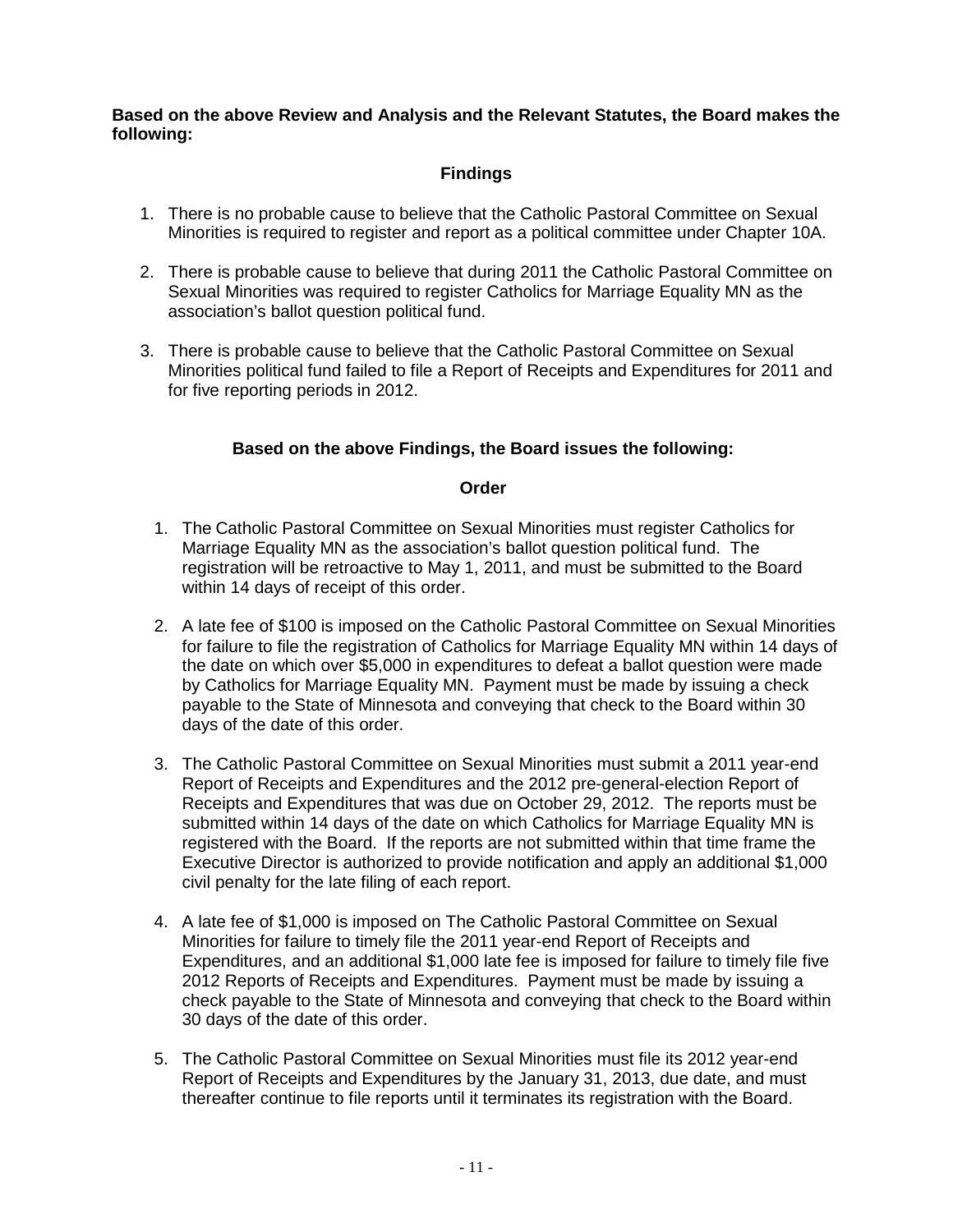- 6. The Executive Director is authorized to take whatever legal measures are required to ensure collection of the late filing fees imposed by this order.
- 7. The record in this matter and all correspondence is hereby entered into the public record in accordance with Minnesota Statutes, section 10A.02, subdivision 11, and upon filing of the political fund registration and reports required by this finding, and payment of the late fee penalties imposed herein, this matter is closed.

Dated: December 10, 2012 /s/ Greg McCullough

Greg McCullough, Chair Campaign Finance and Public Disclosure Board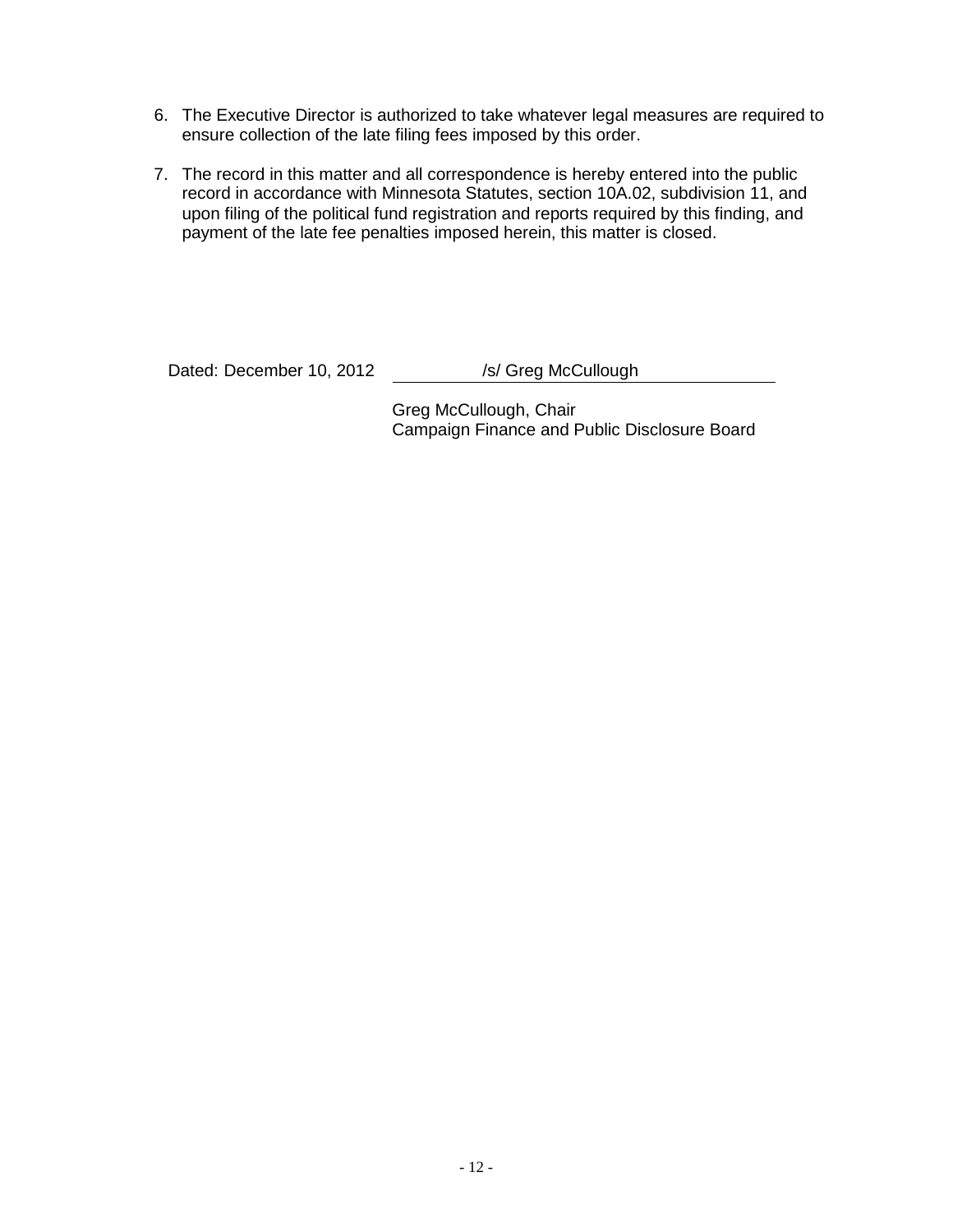### **Relevant Statutes**

#### **Minnesota Statutes section 10A.01**

Subd. 9. **Campaign expenditure.** "Campaign expenditure" or "expenditure" means a purchase or payment of money or anything of value, or an advance of credit, made or incurred for the purpose of influencing the nomination or election of a candidate or for the purpose of promoting or defeating a ballot question.

An expenditure is considered to be made in the year in which the candidate made the purchase of goods or services or incurred an obligation to pay for goods or services.

An expenditure made for the purpose of defeating a candidate is considered made for the purpose of influencing the nomination or election of that candidate or any opponent of that candidate.

Except as provided in clause (1), "expenditure" includes the dollar value of a donation in-kind.

"Expenditure" does not include:

(1) noncampaign disbursements as defined in subdivision 26;

(2) services provided without compensation by an individual volunteering personal time on behalf of a candidate, ballot question, political committee, political fund, principal campaign committee, or party unit;

(3) the publishing or broadcasting of news items or editorial comments by the news media; or

(4) an individual's unreimbursed personal use of an automobile owned by the individual and used by the individual while volunteering personal time.

#### **Minnesota Statutes section 10A.14 - Registration**

Subdivision 1. **First registration.** The treasurer of a political committee, political fund, principal campaign committee, or party unit must register with the board by filing a statement of organization no later than 14 days after the committee, fund, or party unit has made a contribution, received contributions, or made expenditures in excess of \$100, or by the end of the next business day after it has received a loan or contribution that must be reported under section 10A.20, subdivision 5, whichever is earlier.

Subd. 2. **Form.** The statement of organization must include:

(1) the name, address, and Web site address if the registrant maintains a Web site, of the committee, fund, or party unit;

(2) the name, address, and e-mail address of the chair of a political committee, principal campaign committee, or party unit;

(3) the name and address of any supporting association of a political fund;

(4) the name, address, and e-mail address of the treasurer and any deputy treasurers;